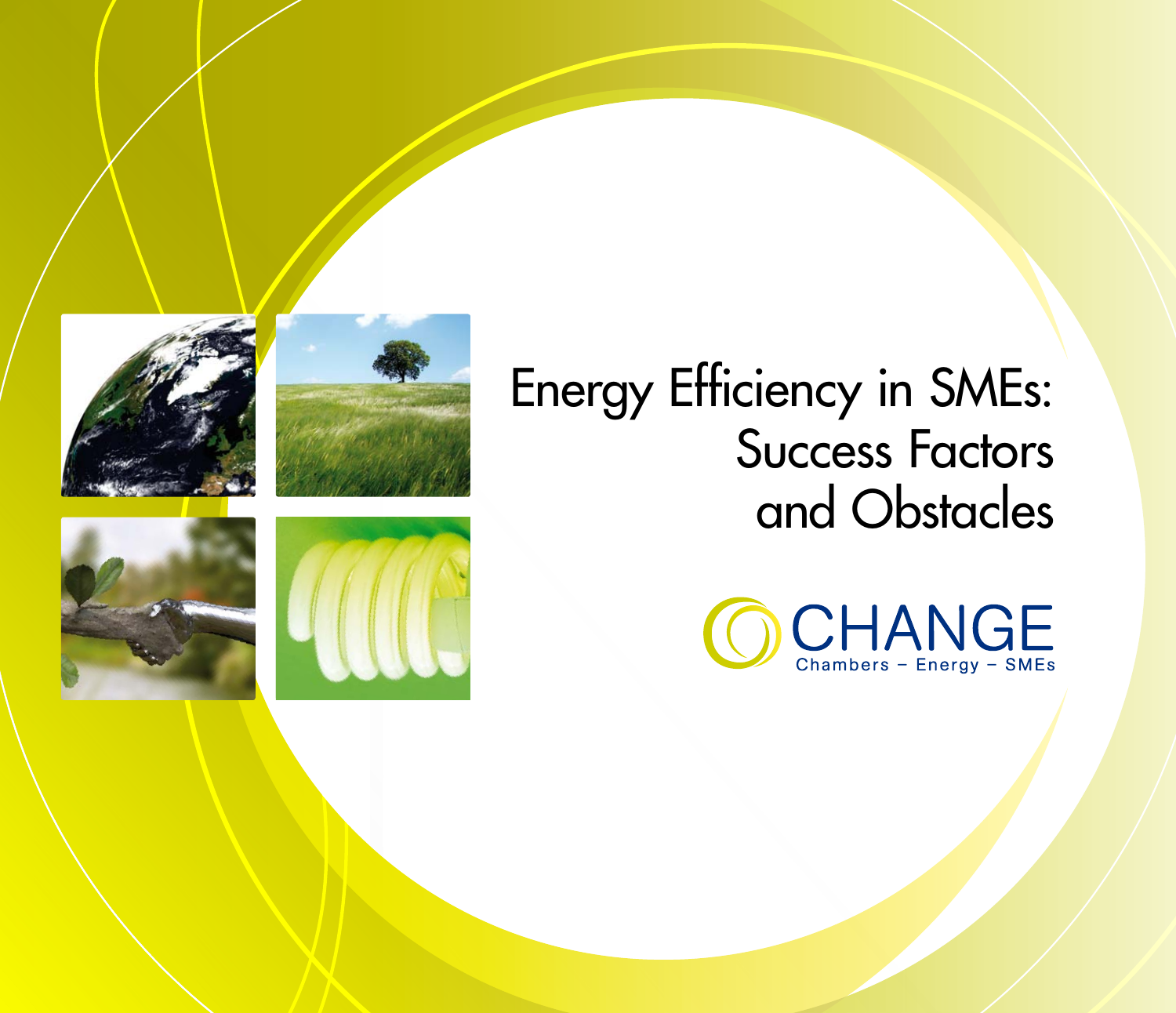## CHANGE – Chambers Promoting Intelligent Energy for SMEs

The present survey was carried out in the framework of CHANGE.

The CHANGE project helps SMEs optimise their energy use by developing a European network of Intelligent Energy advisors at Chambers of Commerce and Industry (Chambers) and by kick-starting/enhancing concrete assistance to SMEs. The project builds on the traditional role of Chambers as "first port of call" for SMEs.

About 60 staff members from local and regional Chambers in 12 European countries have undertaken training and exchanges of experience to obtain basic knowledge about energy efficiency and cost-efficient applications of renewable energy sources. These Chambers act as first ports of call for SMEs in energy efficiency matters, facilitating their access to information, organising workshops and information events and encouraging SMEs to take energy efficiency pre-checks. Thus, they bridge the gap between SMEs and more specialised consultancy and technologies available on the market.

Under the coordination of EUROCHAMBRES, the European Association of Chambers of Commerce and Industry, the project has a 24 month duration, from September 2008 to August 2010. CHANGE is supported by the EU's Intelligent Energy Europe (IEE) programme.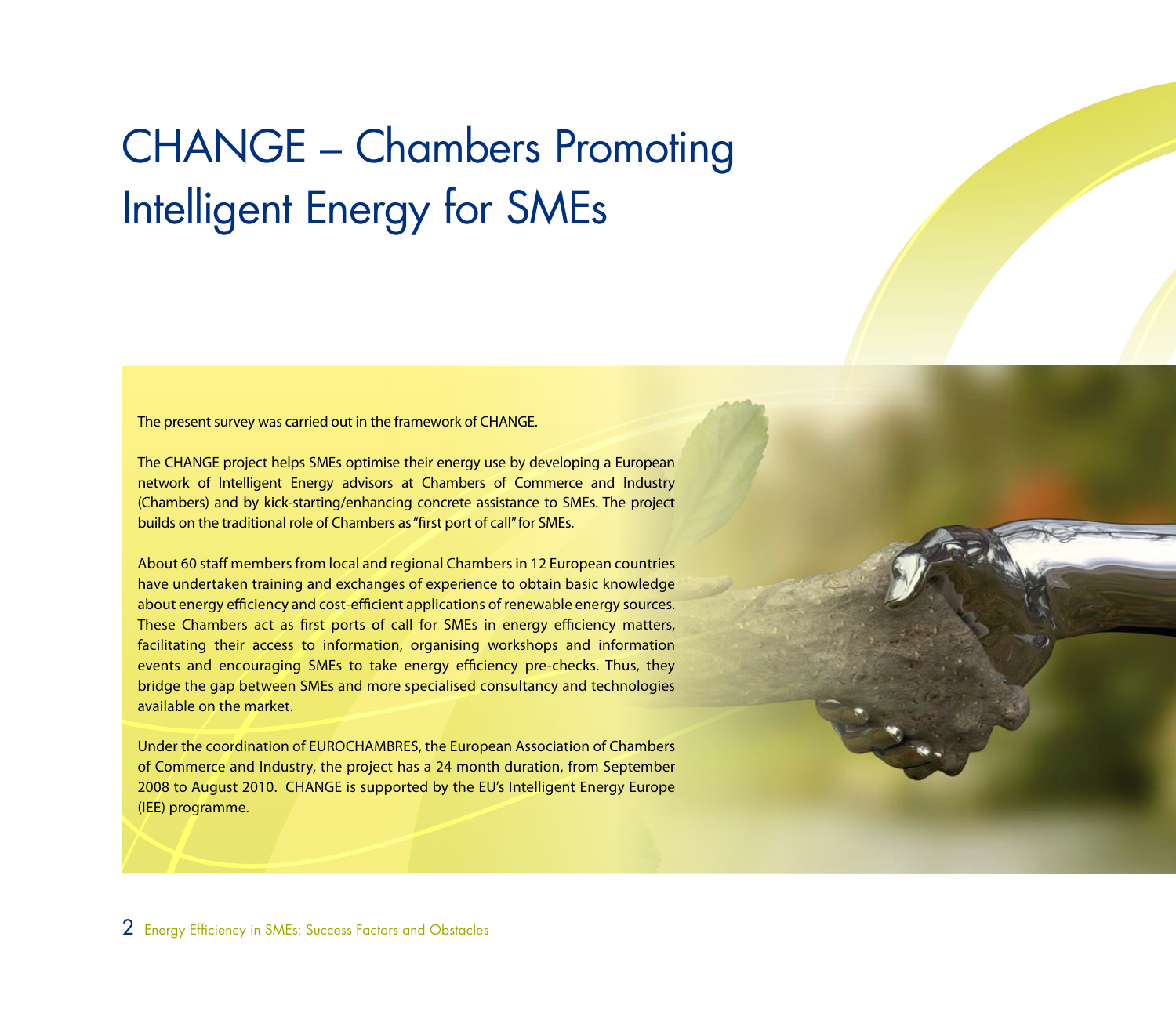# Energy Efficiency in SMEs: Success Factors and Obstacles

March 2010

### Index

| 1. Executive summary                             | 4  |
|--------------------------------------------------|----|
| 2. Attitudes and approaches to energy efficiency | 6  |
| 3. Reasons for energy efficiency                 | 9  |
| 4. Financing energy efficiency                   | 11 |
| 5. Facilitation and support for businesses       | 13 |
| 6. SMEs and renewables                           | 16 |
| 7. Methodology / Structural analysis             | 17 |
| 8. Project partners                              | 19 |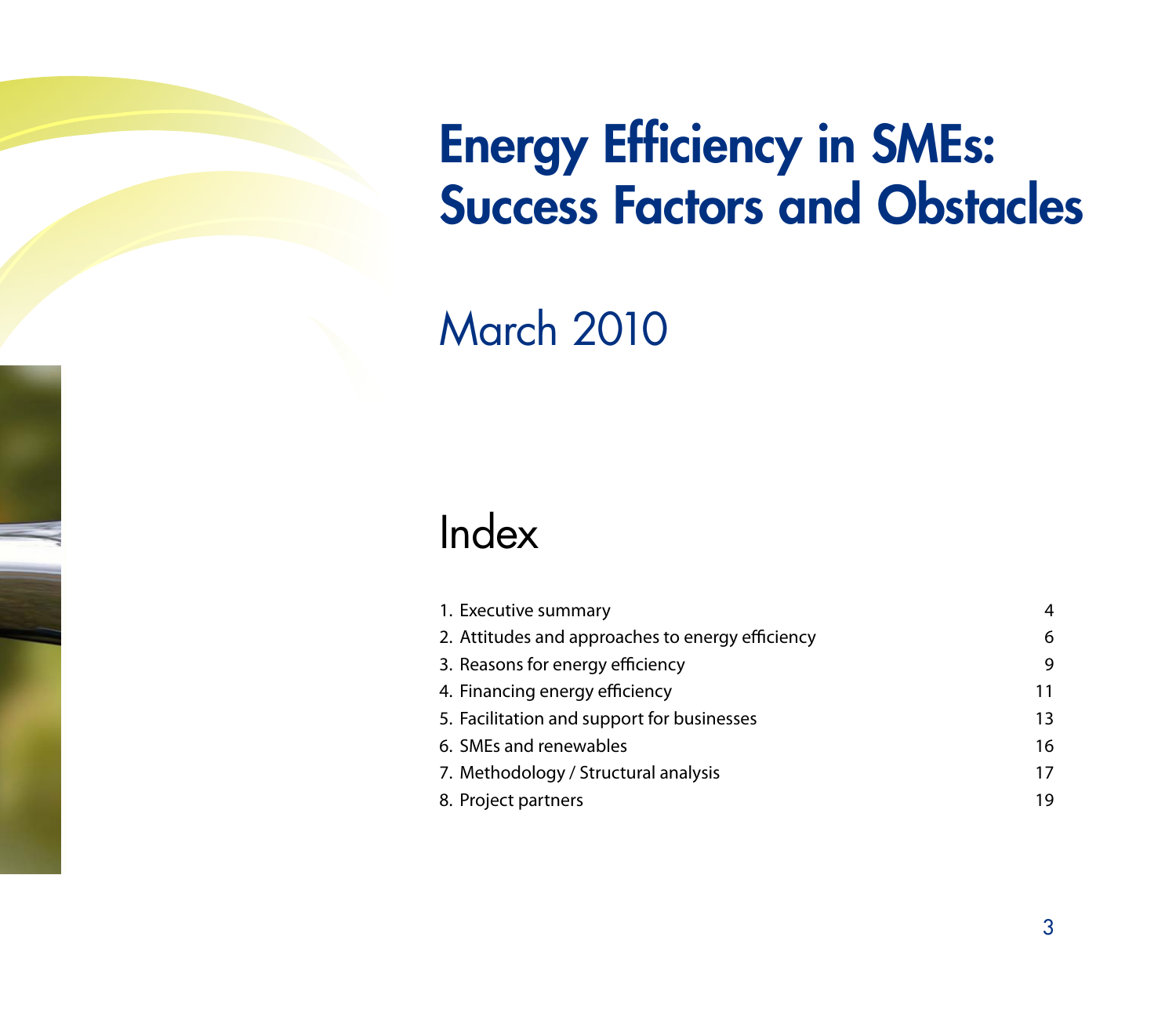**1** Executive summary To reach the EU's ambitious "20-20-20" goal (reduce greenhouse gases by 20%, reduce energy consumption by 20% and increase the share of by 20%, reduce energy consumption by 20% and increase the share of renewable energies in energy consumption by 20%) by 2020, the active engagement of companies of all sizes is essential. Businesses recognise the importance of fighting climate change and the opportunities deriving from energy efficiency. At the same time, the economic and financial crisis, lack of awareness and information or lack of time result in many opportunities to save energy being under exploited.

> Businesses in 12 European countries were surveyed to assess and improve information and services provided to companies.

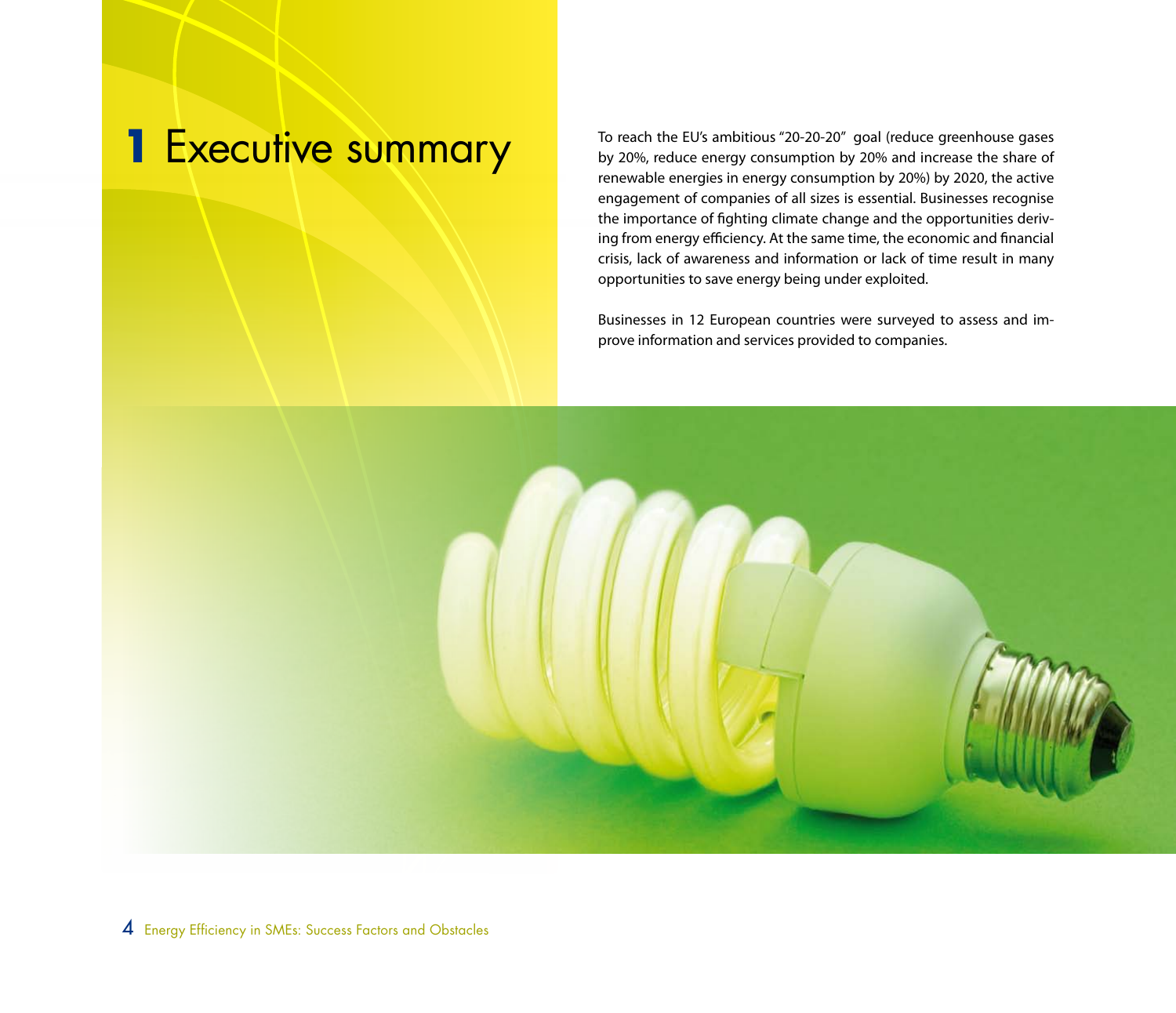### **Main survey findings and recommendations:**

#### **Energy expertise: lacking in smaller companies**

While companies of all sizes and sectors are aware of the importance and benefits of energy efficiency, small companies in particular often do not have the capacity to allocate the responsibility of energy issues to one member of staff. Thus, more information has to be targeted at SMEs and sector specific information has to be easily available.

#### **Cost savings: main incentive for energy efficiency**

Companies across all sectors are taking energy efficiency measures, mainly related to staff and non-technology specific, and not requiring large up-front investment. The cost reduction potential was rated as the most important reason for energy efficiency. The financial benefits of this relatively accessible and inexpensive measure must be conveyed more effectively to businesses.

#### **Financial factors: main obstacles to investments in energy efficiency**

Own resources and traditional forms of funding, such as bank loans, are the most common sources. Besides the effects of the economic climate, lack of knowledge or awareness seem to constrain the use of other forms of funding, such as energy contracting. More information on these options and their benefits must be provided. Though companies are implementing soft measures and investing in infrastructure or processes to become more energy efficient, further measures are needed if the EU is to reach its 2020 goal to increase energy efficiency by 20%.

#### **Energy audits: less frequent in small companies**

While 93% of companies perceive energy audits as useful, only 25% of them indicated that they have undertaken one. The percentage is higher with larger companies and in those countries where funding is available for such checks. Energy audits have to be made more easily accessible for SMEs, e.g. through public funding.

#### **Energy control: still not widely used**

The large majority of companies perceive energy measures to be beneficial, but only one third actually monitor their impact. More than 50% of the interviewed companies registered savings of over 10%, indicating the large potential. Energy controlling or energy management systems are still not widely used, even though these help to measure and consequently better control and optimise energy use. The use of SME friendly systems has to be further encouraged and the benefits highlighted.

#### **The role of Chambers: provide information and services**

Information and services on energy topics are provided by a large variety of organisations. Chambers are already being widely consulted, but companies indicated the need for more activities and services. Chambers should consider ways to develop further the energy information and services they offer to SMEs, tailoring them to specific national or regional needs.

#### **Energy contracts: hidden possibilities to save costs**

Negotiating a better energy contract or changing electricity/gas supplier can further help to reduce energy costs. This is already being done by a number of companies, but there is still room for improvement. Contracts and information have to be transparent and the liberalisation of the electricity and gas market completed and effectively communicated.

#### **Renewable energies: under exploited by companies**

The low percentage of companies using renewable energy sources can be linked to the additional measures needed to increase investments in this area, such as promotion of energy consultancy to help SMEs identify whether and how renewable energies can be harnessed in an economically beneficial way at a certain business location, and in some cases less complicated permit procedures.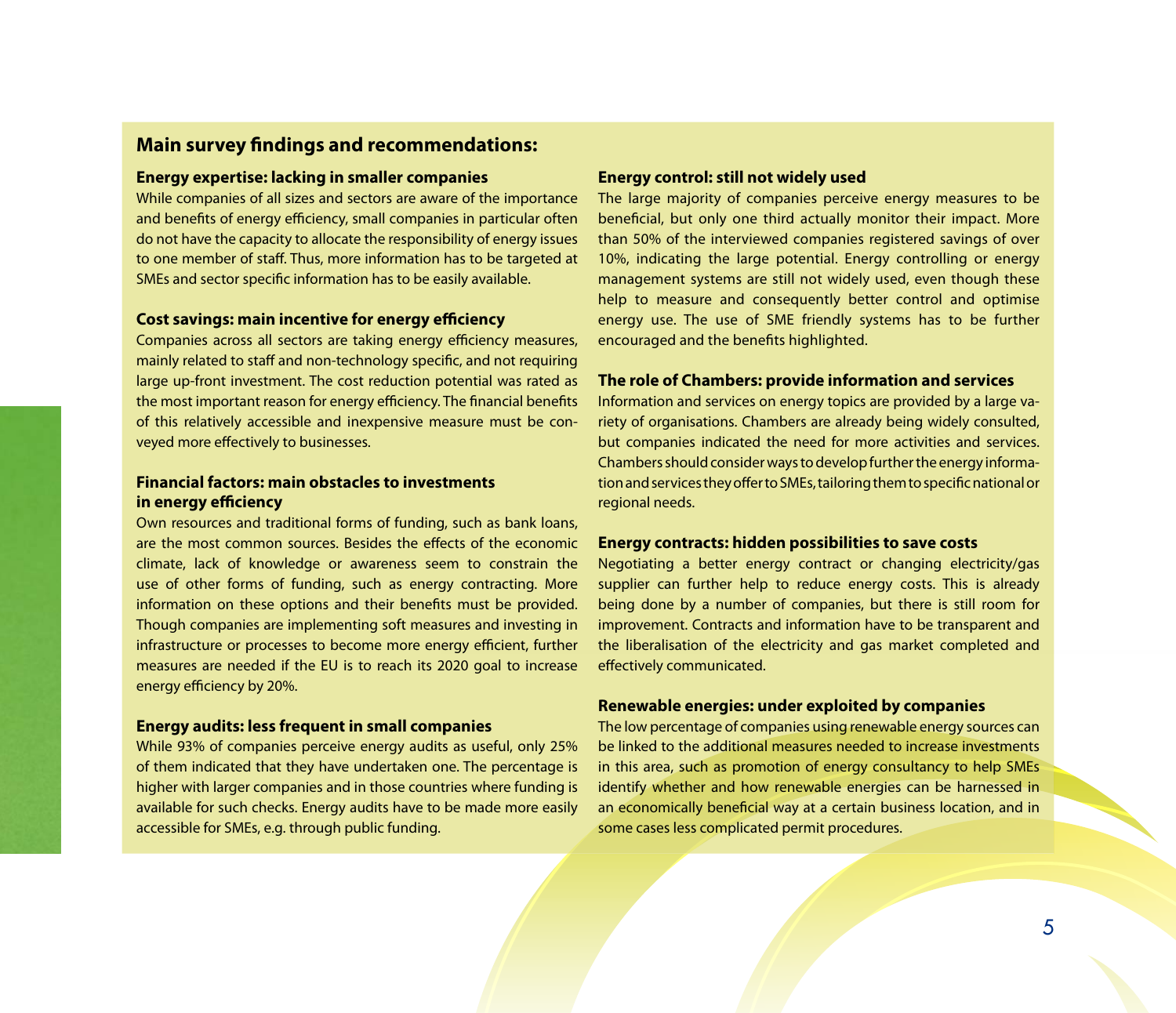## **2** Attitudes and approaches to energy efficiency

### **2.1 Majority of companies identify energy as an important issue**

Companies were questioned on how importantly they rate energy.

The importance of energy costs is greater, the higher the share of energy in a company's total costs. Companies with energy costs representing 10% or more of their total costs, rated energy as an important topic. There is little correlation between turnover and the importance attached to energy.

© olly - Fotolia.com



#### **Importance of energy topic in relation to share of energy costs**

#### **2.2 Responsibility for energy issues rises with size of company and energy costs**

Companies were questioned on whether a specific member of staff is entrusted with energy-related issues. While the majority of companies perceive energy to be an important topic, 41% stated that responsibility for energy issues is not linked to a specific person. 22% have a member of staff responsible, while in 37% of companies, the responsibility lies with the general management.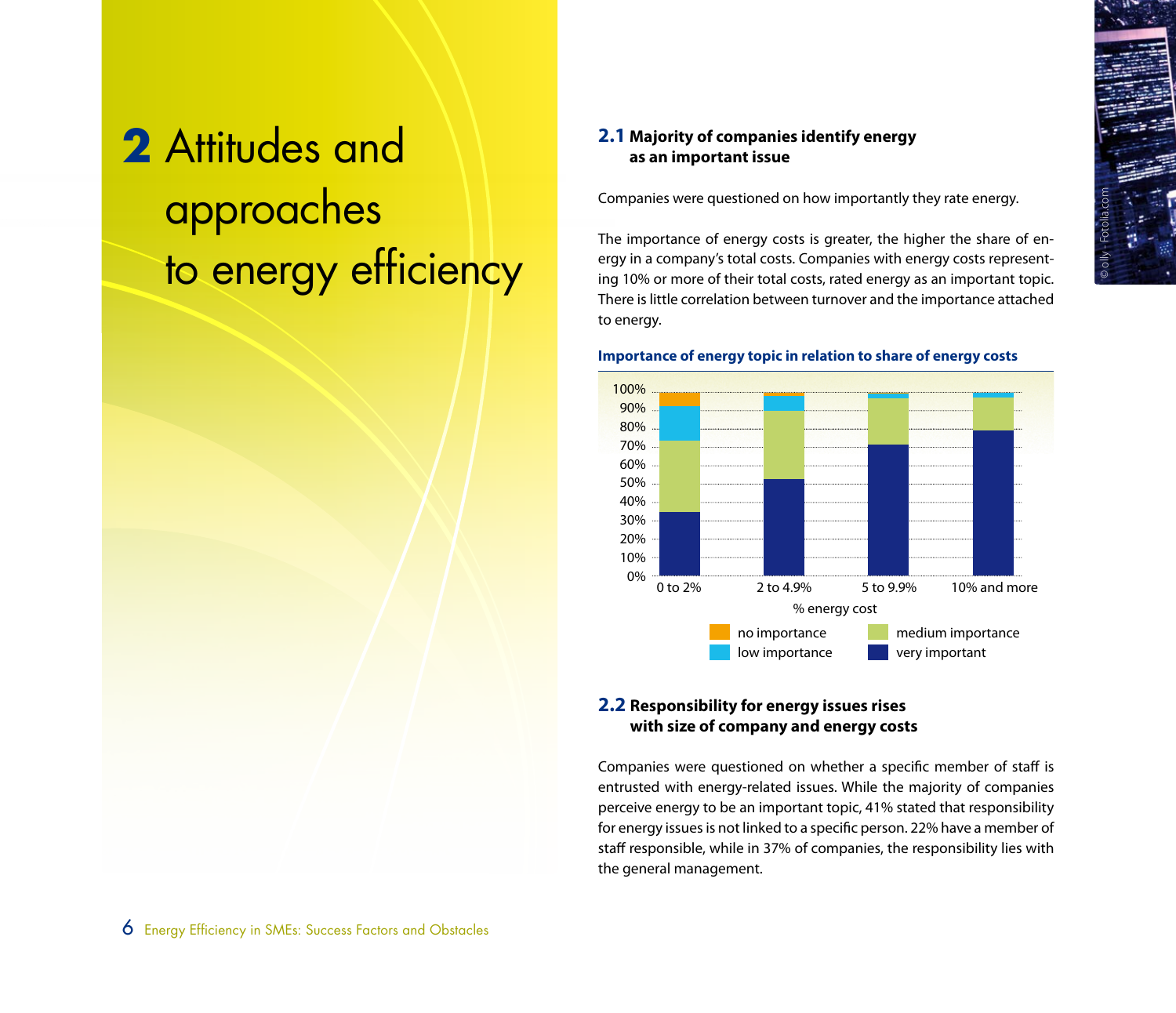

There is a clear correlation between the size of the company and its attention to energy consumption. The higher the number of employees, the higher the chance that energy responsibilities lie with one identified employee. Smaller companies are less likely to have a member of staff responsible for energy issues and are more likely to need external assistance and input for energy-related issues.

Similarly, the more energy intensive a company is, the more likely it is that a member of staff is devoted to energy topics. Despite the high importance of energy costs to SMEs, they generally do not have time or resources to devote to this area.



#### **Person responsible for energy issues in relation to size of company**





#### **2.3 A quarter of companies have taken an energy audit**

A quarter of companies have undertaken an energy audit or used an energy consultant within the last three years. The percentage of energy audits undertaken increases with company size and energy consumption.

#### **Energy audit undertaken by size of company**

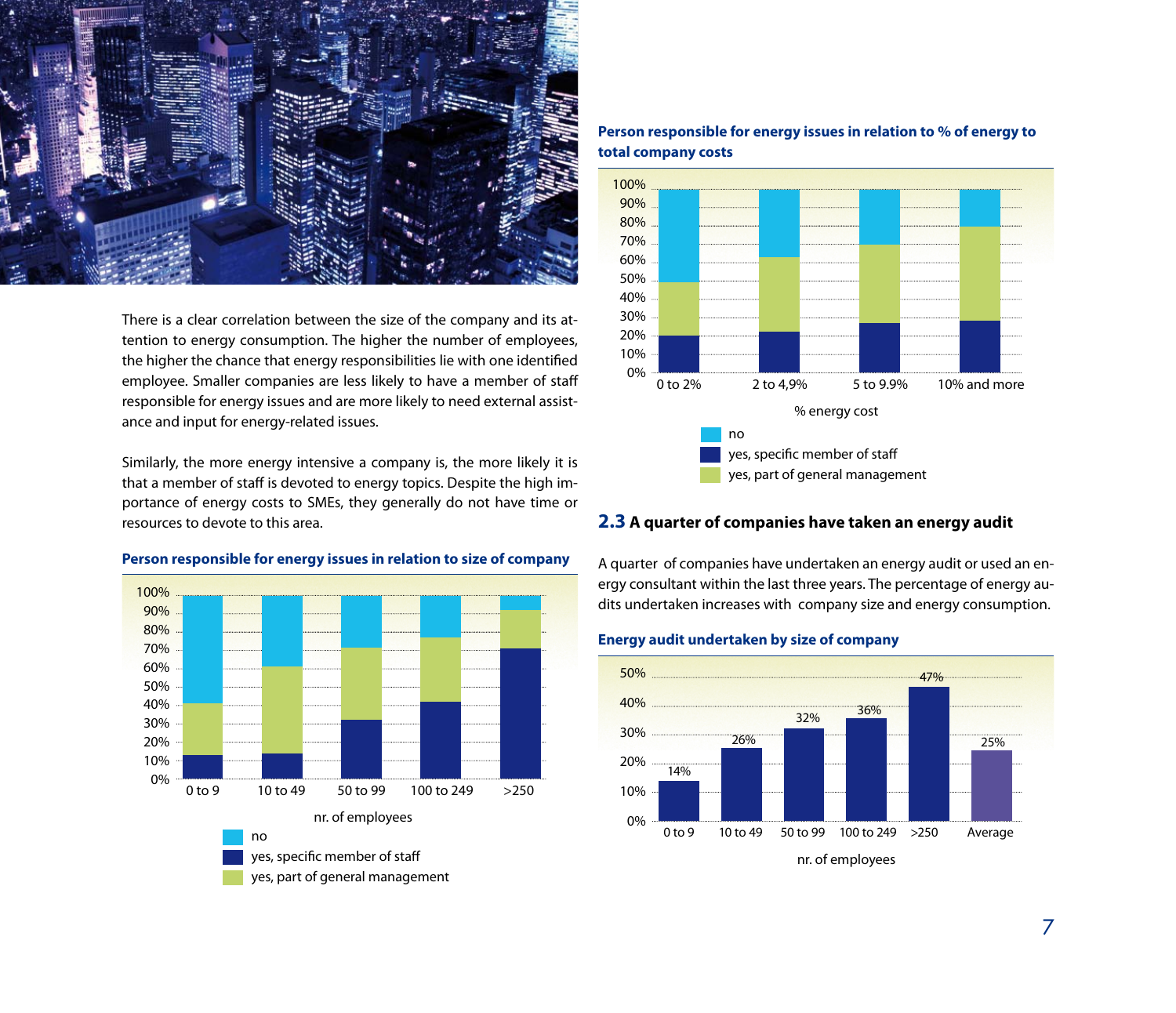

In countries such as Austria, Belgium or Germany, where companies receive public funding for energy audits or make use of energy consultants, the percentage of those having taken such a service is considerably higher than in those countries where such schemes are not offered.



#### **Energy audit taken by country**

#### **2.4 Staff information on energy saving measures most common**

Businesses were questioned on the types of energy efficiency measures which they have already implemented or which they are planning.

Measures informing and motivating staff to apply energy saving behaviour have been implemented by half of the companies, with an additional 12% planning such measures. When investing in new equipment, 45% of companies take energy consumption into consideration.

Three most implemented measures:

- Lighting (use of efficient light bulbs, installation of timers etc.): 48%
- Heating / cooling / air-conditioning / ventilation of building: 43%
- More efficient office equipment (computers, printers, copiers etc): 39%

The top three implemented measures are applicable across all sectors and are not linked to certain technologies. Measures such as the introduction of combined heat and power systems (co-generation) or improvement of compressed air systems (detection of leakages, optimisation of pressure etc.) usually require consultation by experts and/or larger financial investments.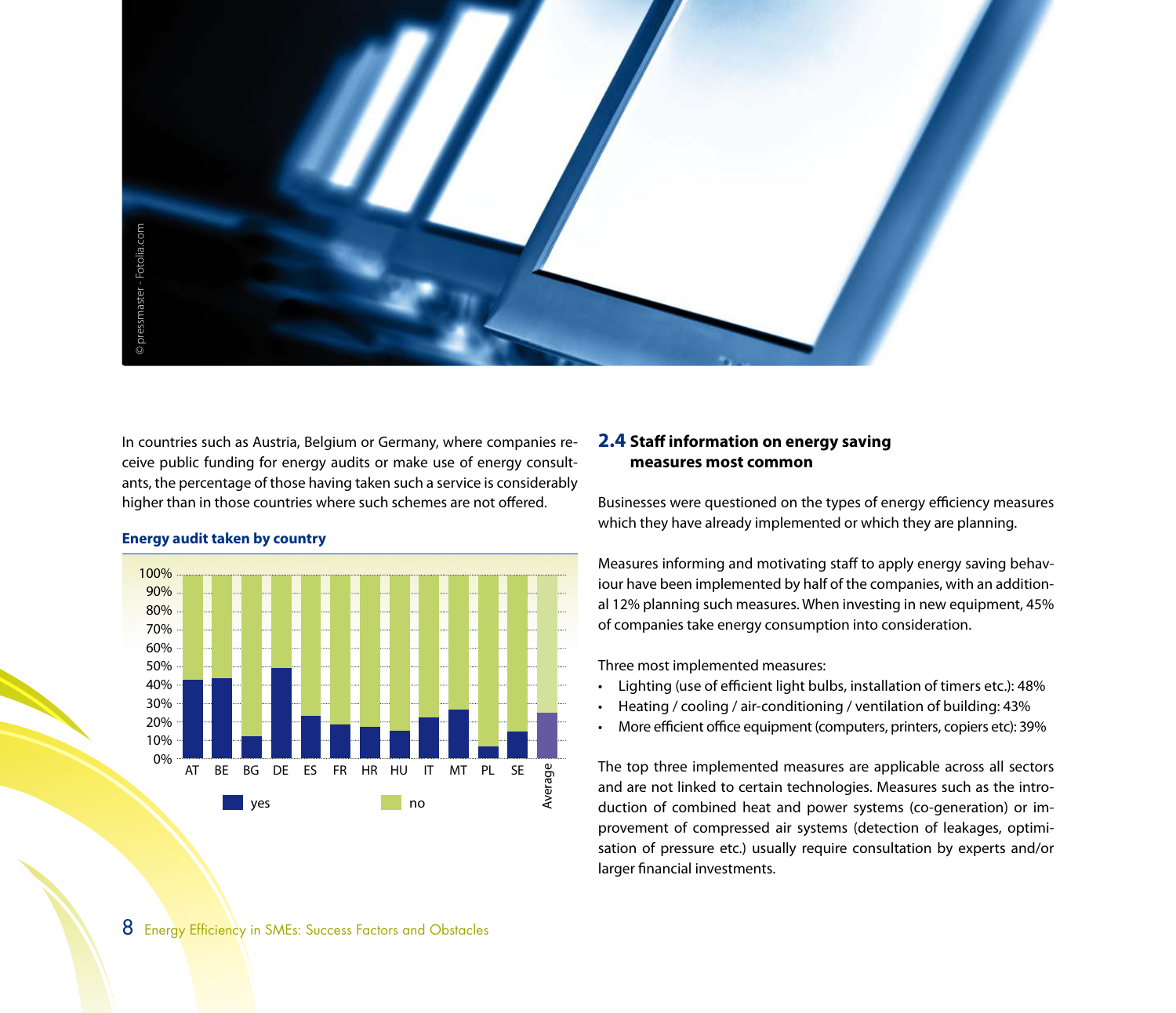### **3** Reasons for energy efficiency

Companies were asked what motivates them to take energy efficiency measures. The most common reason is to reduce energy bills.

Reasons for taking actions to increase energy efficiency:

- Reduction of energy bill (90%)
- Prepare for future increases in energy prices (83%)
- Contribute to fight against climate change / protection of environment (75%)
- Improve image (65%)
- Increase safety of operations (55%)
- Increase value of building through efficient facilities (45%)
- Improve product quality (43%)

Together with financial reasons linked to energy consumption, reasons such as protection of the environment and image are also considered important. While reducing the company's energy bill is a 'quick-win', investing in the image has positive long term effects and can bring strategic advantages.

#### **3.1 Energy saving measures perceived as beneficial**

81% of businesses perceived savings as a result of energy efficiency measures.

#### **How energy efficiency measures are perceived**

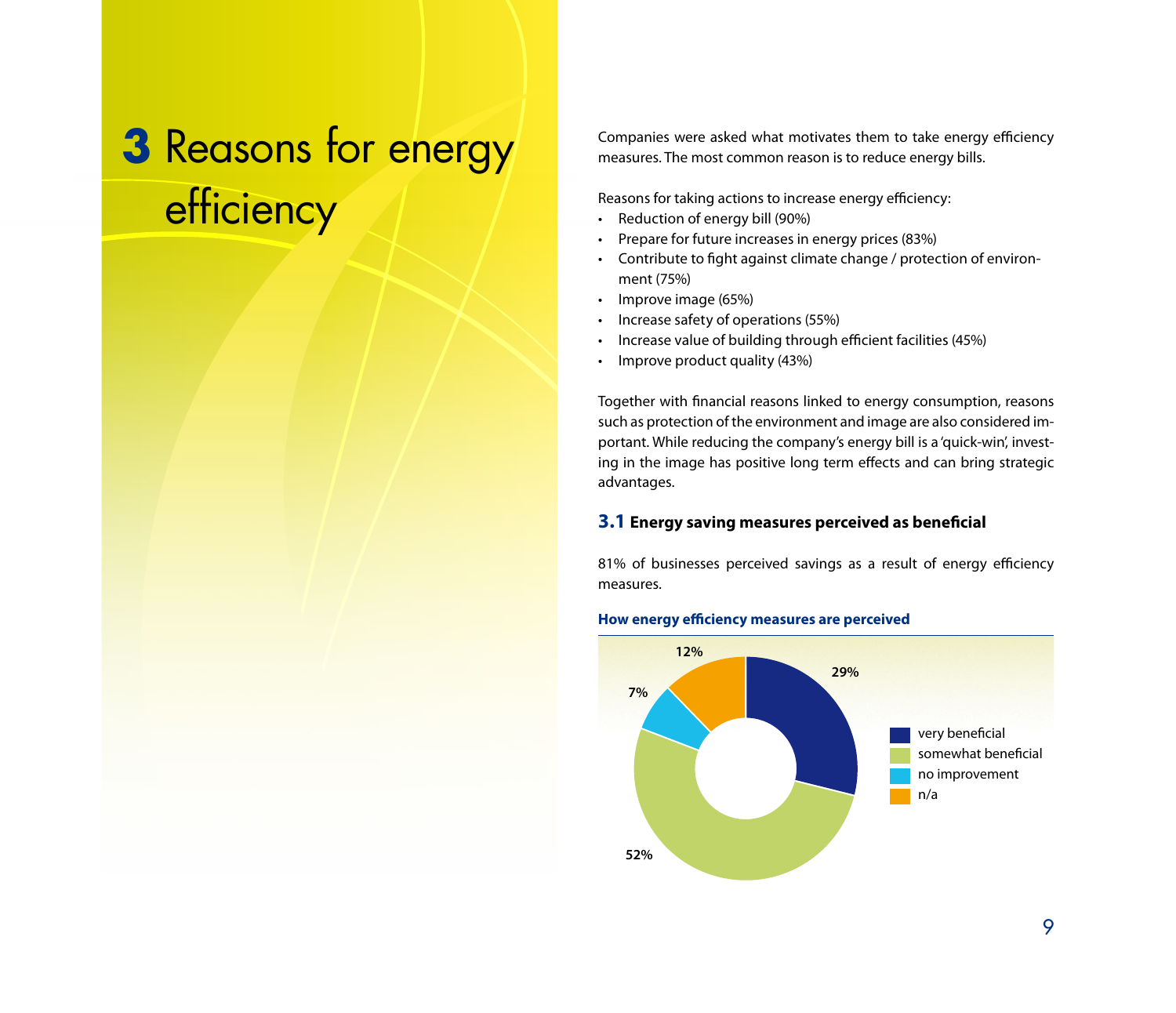#### **3.2 Energy Controlling: what can be measured can be improved**

While the majority of companies perceive energy efficiency measures to be (somewhat) beneficial, only a small proportion actually indicate that they measure their impact. This indicates that energy use is not widely measured and controlled among enterprises. Systems which measure, and partly manage energy use, are available for companies of all sizes and energy consumption level. The idea behind such systems is, the better the management is informed about the energy use, the better one can evaluate the potential for savings and in turn measure them.

Energy management systems have been implemented by 16% of the questioned companies and are being planned by a further 13%. One out of five companies consider such systems relevant, but are currently not planning to implement them, while one third has not considered such systems. The percentage of energy management systems in place increases with the size of company.

#### **Energy management system in relation to size of company**



33% of the interviewed companies measures and quantify the effects of energy efficiency measures. 45% of the companies measuring their energy savings (16% of the total companies interviewed) disclosed their energy savings in the survey. These savings range from 1% to 80%. More than half of the companies indicated savings exceeding 10% of their total energy costs.

#### **Energy savings measured in % of costs**

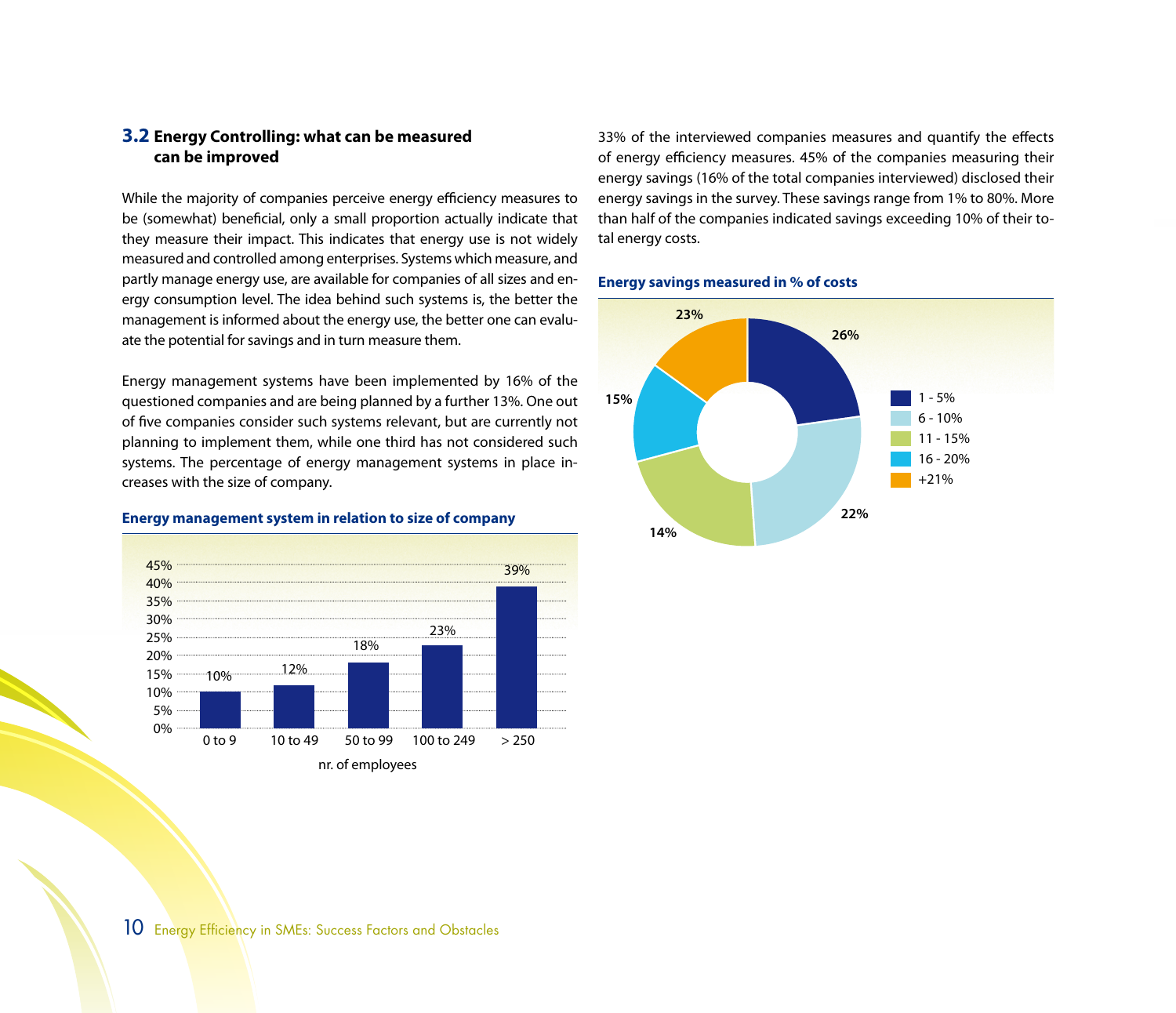### **4** Financing energy **efficiency**

#### **4.1 Companies turn to traditional sources for funding**

Companies were asked to indicate their two main sources of funding when investing in energy efficiency measures. The main source listed was own resources (76%), followed by loans (6%), while 15% of the interviewed companies stated that the implementation of energy efficiency measures did not involve any major investments. Neither company size, nor turnover, has an impact on the type of funding used.

When the most frequent investments currently undertaken are considered, i.e. staff information and lighting, it is notable that both are usually less cost-intensive. This underlines the preference for investments in low-cost areas, which require less funding. Considering the financial background at the time of the survey (financial and economic crisis), it is not surprising that few high investments have been made recently in energy efficiency. Taking up loans for investments into energy efficiency measures leaves less scope for investments in other, maybe strategically important, areas. Reflecting this, about 30% of the respondents to a separate EUROCHAM-BRES survey on the effects of the crisis, conducted among 200 European businesses in November 2009, said that they will generally reduce their investment activities over the next six months. According to a recent study (Prognos 2010), two-thirds of German SMEs have postponed planned energy efficiency measures or only partially implemented them due to the economic crisis.1

A possible reason for the low percentage of companies making use of energy contracting<sup>2</sup> might be a lack of knowledge or awareness of this financing opportunity.

<sup>1</sup> "Rolle und Bedeutung von Energieeffizienz und Energiedienstleistungen in KMU" (Berlin, 05.02.2010) KfW Bankengruppe/Prognos AG

<sup>2</sup> **Energy Contracting** means that an external company (e.g. an energy service company) pays for the investment in energy efficiency measures and is reimbursed by receiving monthly payments, which the company is better able to afford due to its lower energy bills.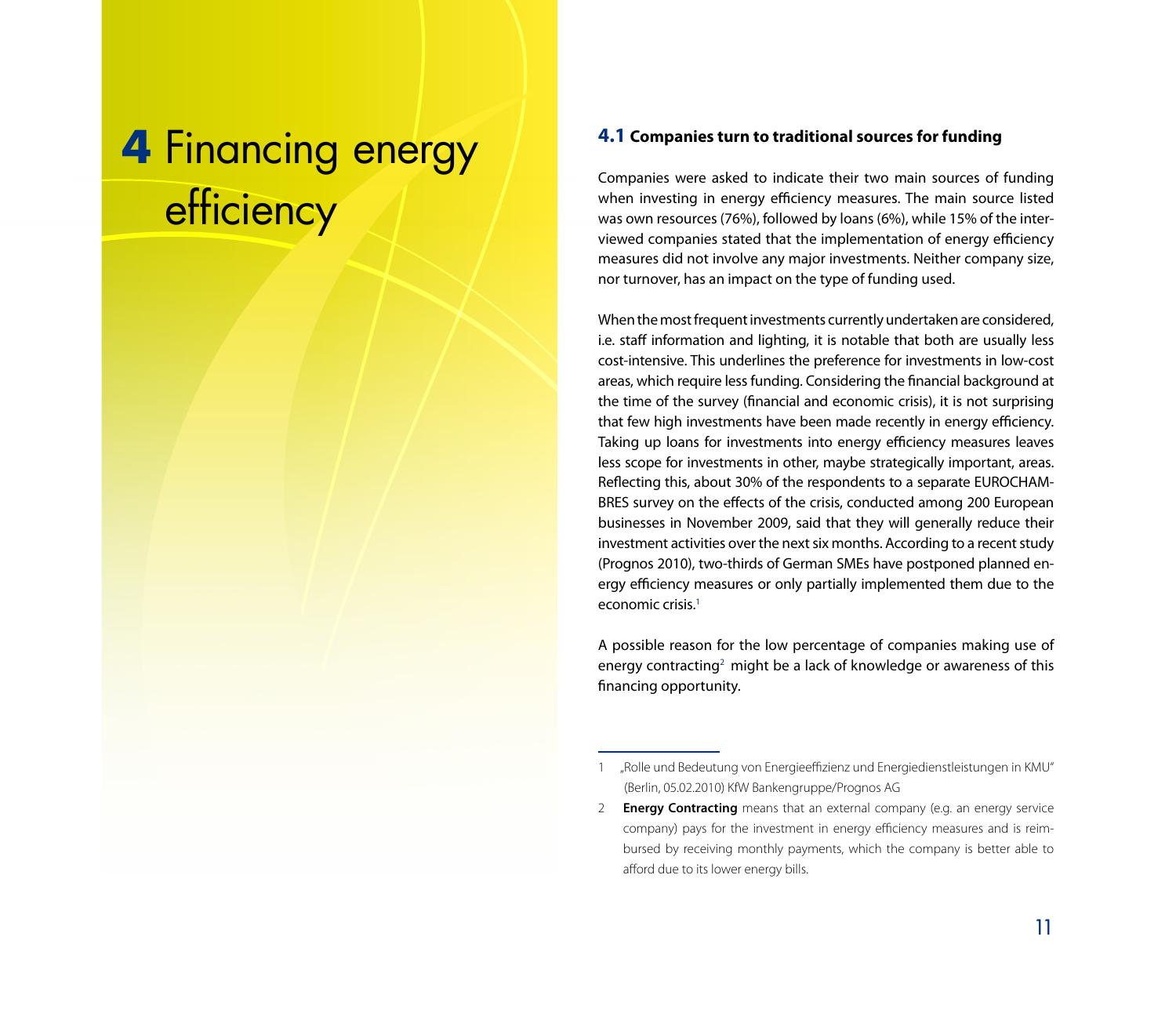

#### **Funding sources for energy efficiency measures**



#### **4.2 Obstacles to investments in energy efficiency**

Companies were asked to indicate the main obstacles for taking (further) energy efficiency measures. "Financial issues" are the main obstacle to investments. This is also reflected by the fact that most already implemented investments are not capital-intensive.

The following reasons were most frequently mentioned as barriers:

- Pay-back period of investments is too long (69%)
- Available funds must be used for more important investments (67%)
- Lack of funding for investments (65%)
- Lack of time / too much other work (57%)

Looking at the four highest rated answers, one clearly sees the link to the acute overall economic situation for the past two years. It suggests the need for alternative funding sources to traditional loans and clear information on investment pay-back periods. Information on low-investment energy saving measures also has to be conveyed to businesses more effectively.

The majority of respondents do **not** regard the following aspects as hindering energy investments. This indicates a general interest and motivation among businesses to become more energy efficient:

- Staff not motivated (75%)
- No possibility / willingness to invest in a rented building (73%)
- Concerns about interfering with production processes (71%)
- Responsibility for energy issues not clearly defined (64%)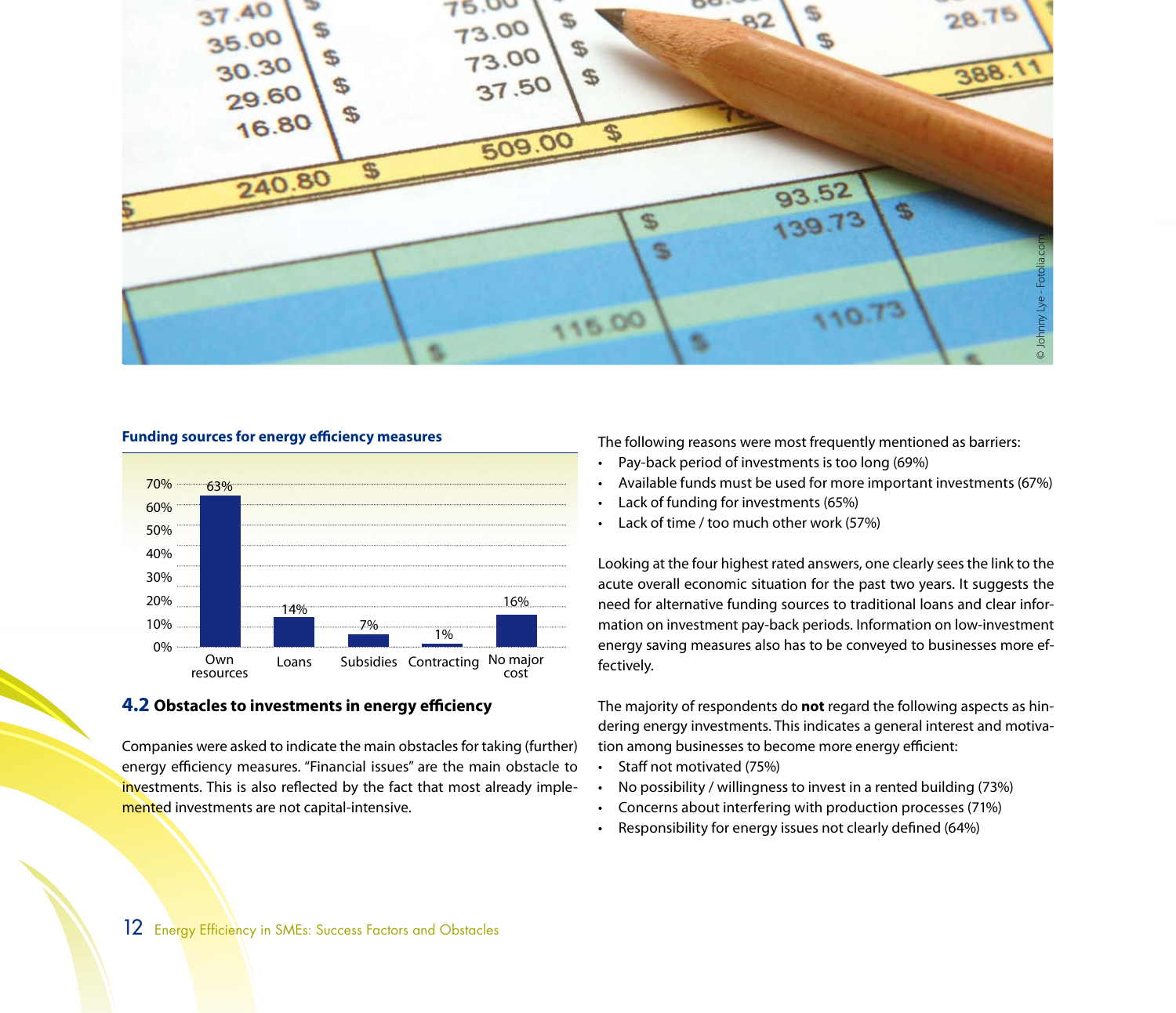## **5** Facilitation and support of businesses

### **5.1 Financial and informative measures are needed to increase energy efficiency**

Companies were asked which instruments they consider most important for exploiting the potential for energy efficiency and renewable energies in businesses.

Improving access to finance and tax incentives are seen as the most important points. As mentioned before, the economic crisis has had a strong impact on the financial situation of businesses, and the response to this question may partly be influenced by the timing. Different energy efficiency measures need different types and levels of financial investments. While some measures, such as soft measures, need little or no investment, higher financial input is required if a company wants to exploit other possibilities.

While finance related measures were rated highest, soft measures such as information and motivation campaigns, educational campaigns, promotion of energy consultancy and the exchange of best practice examples were also identified as important.

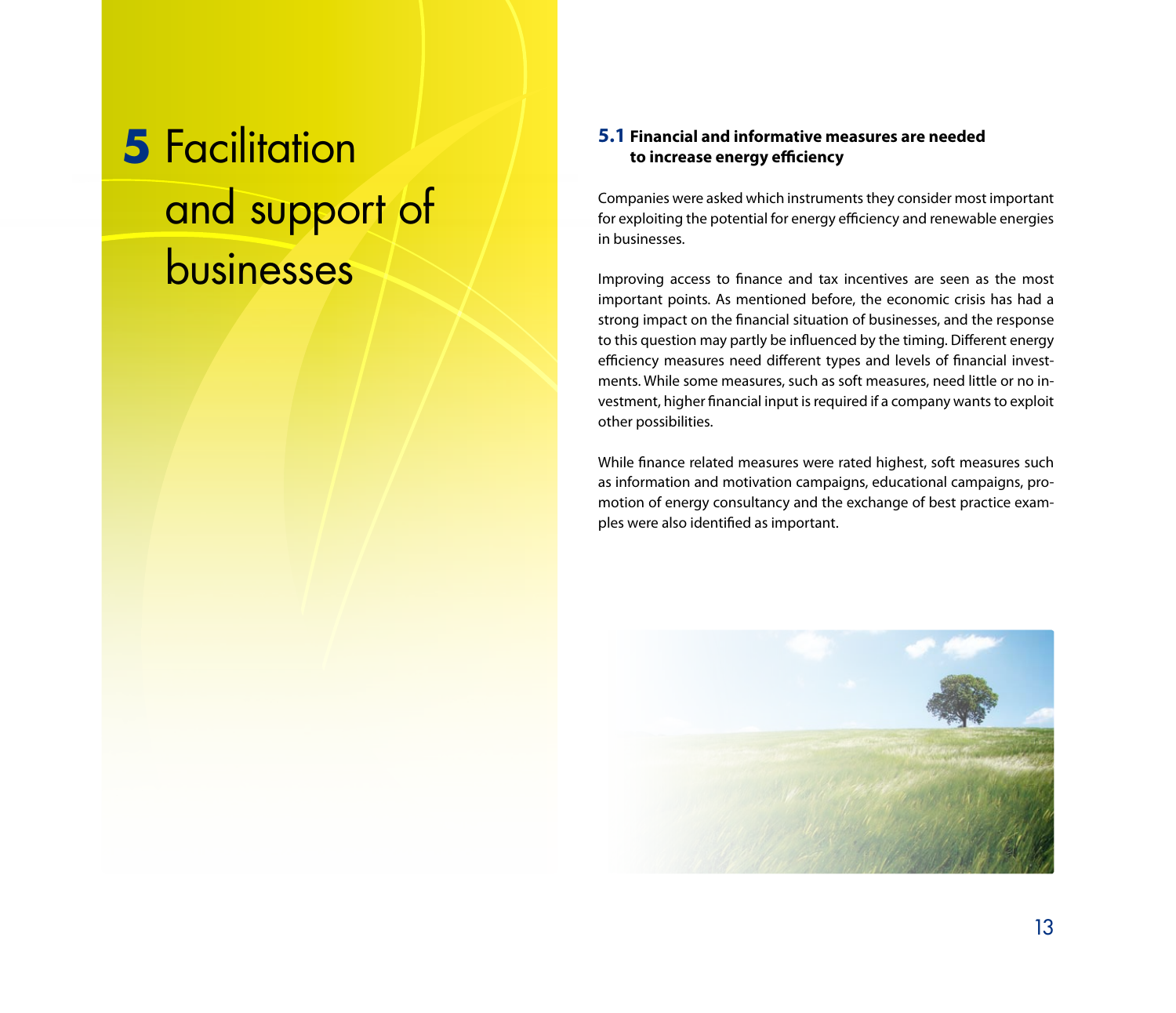

#### **Rating of instruments to exploit potential for energy efficiency and renewable energy**

#### **5.2 Chambers the most popular provider of information and support**

Companies were asked to indicate and assess the forms and sources of support used. An additional focus was attached to Chamber activities, to enable the Chamber network to evaluate and improve its services. Whilst information and support are provided through different sources, these are exploited to varying degrees. Websites and brochures are the most frequently used sources of support and information on energy topics. The larger a company is, the more likely it is to attend events on energy topics. Interestingly, energy pre-checks or energy mini-audits are the least used forms of support.

#### **Forms of support used by companies**



Websites and individual support are rated as the most useful sources of information for companies. Even though only 25% of the companies questioned indicated having taken an energy audit, 93% perceive this to be a 'very' or 'somewhat useful' tool, showing the potential for such measures.



### **Rating of sources of support**

Different service providers and public institutions are used as sources of information and services, with Chambers being the most popular choice.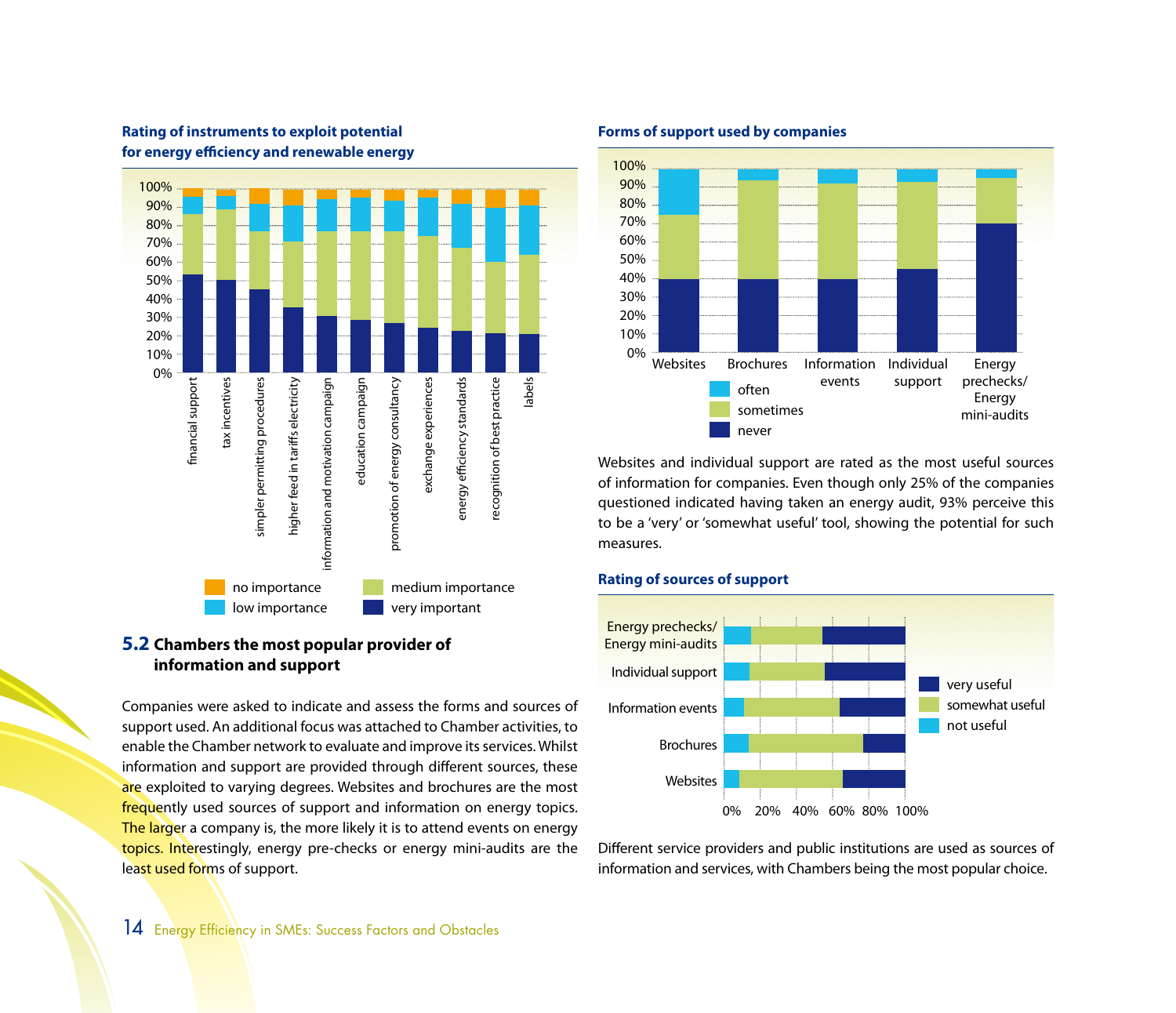

#### **Organisations which provide sources of support and information**

While services provided by Chambers are already being widely used, there is room for improvement. 33% of companies feel that more support should be offered by Chambers and 24% state that Chambers offer the right amount of services and information regarding energy issues. Only 3% stated that Chambers offer more services than are actually needed.



#### **Evaluation of Chamber support services**

**5.3 Changing energy supplier can bring additional cost savings**

The possibility for companies to change their energy supplier or to renegotiate their tariffs presents a further possibility for companies to reduce their energy costs. Companies were asked if they had examined whether their electricity/gas purchasing contracts could be improved and/or whether they should choose a different supplier to the current one. While a quarter already believe they have the best energy supplier, only 11% state the same with regard to their gas supplier. While the legal framework for the liberalisation of the electricity and gas markets is already established, in practice, changing ones gas supplier remains extremely difficult.



#### **Electricity / gas purchasing contracts**

Main obstacles to changing energy supplier: Electricity:

- The issue has not yet been examined (28%)
- No awareness of the possibility to switch to a different supplier (21%)
- Issue has been examined, but due to the complexity of offers, it could not be ascertained whether a switch would be beneficial (16%)

#### Gas:

- The issue has not yet been examined (18%)
- No awareness of the possibility to switch to a different supplier (13%)
- There is no alternative tariff model/supplier available (11%)

These figures suggest considerable scope for changing supplier, but also a need for clear, simple information. This also applies to the level of potential savings in relation to other measures; while up to 5% of costs can be saved through changing supplier, the potential cost reduction through low-investment energy efficiency measures are higher and the pay-back even greater if energy prices increase.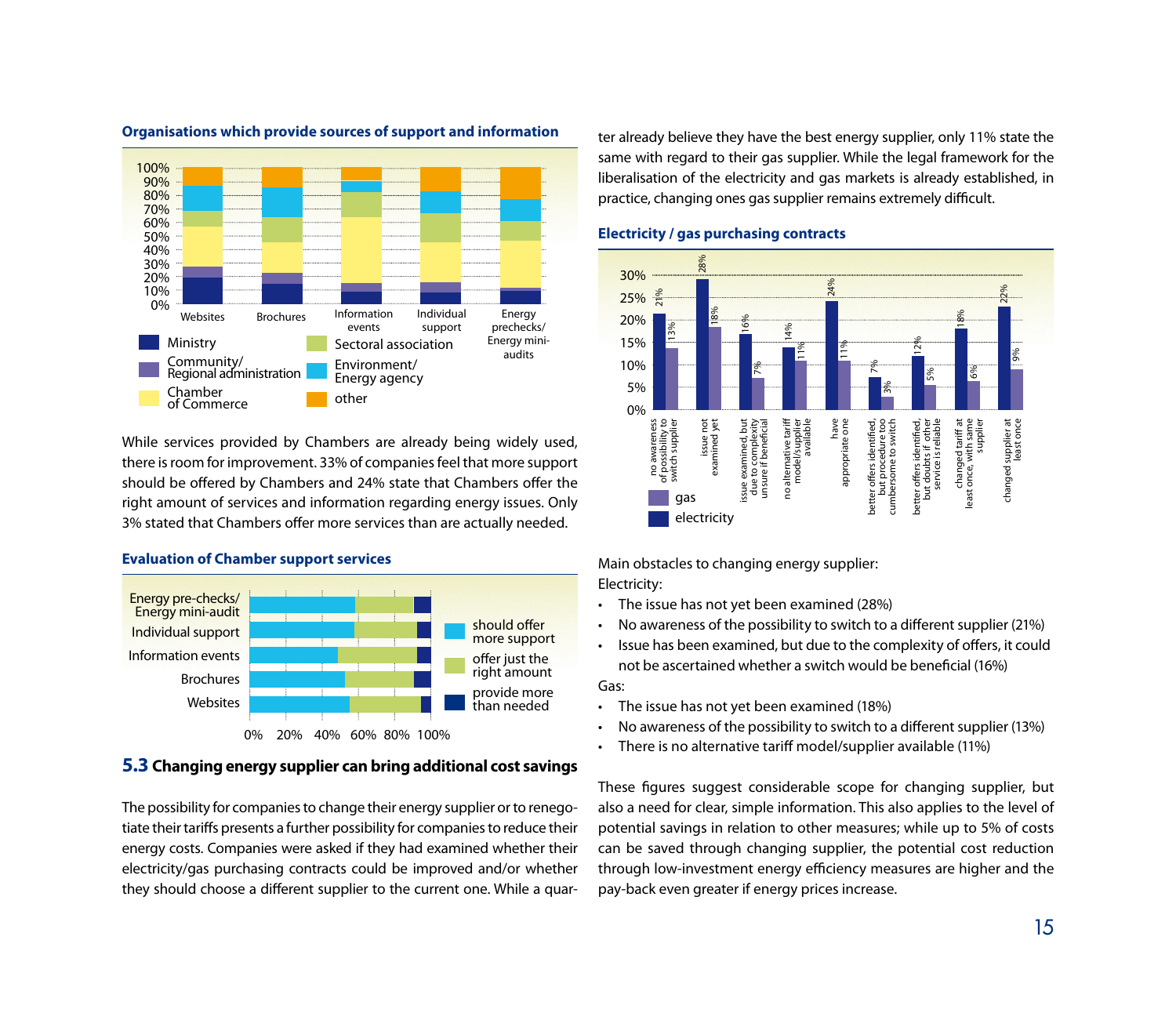## **6** SMEs and renewables

Companies were asked if they use renewable energies and, if so, which sources. The vast majority of the interviewed companies do not use any form of renewable energy, whilst 7% have a contract with a renewable energy supplier. Among the 13% indicating the use of renewable energy sources, the use of solar energy dominates, with 51%.

#### **Use of renewable energy (RE)**





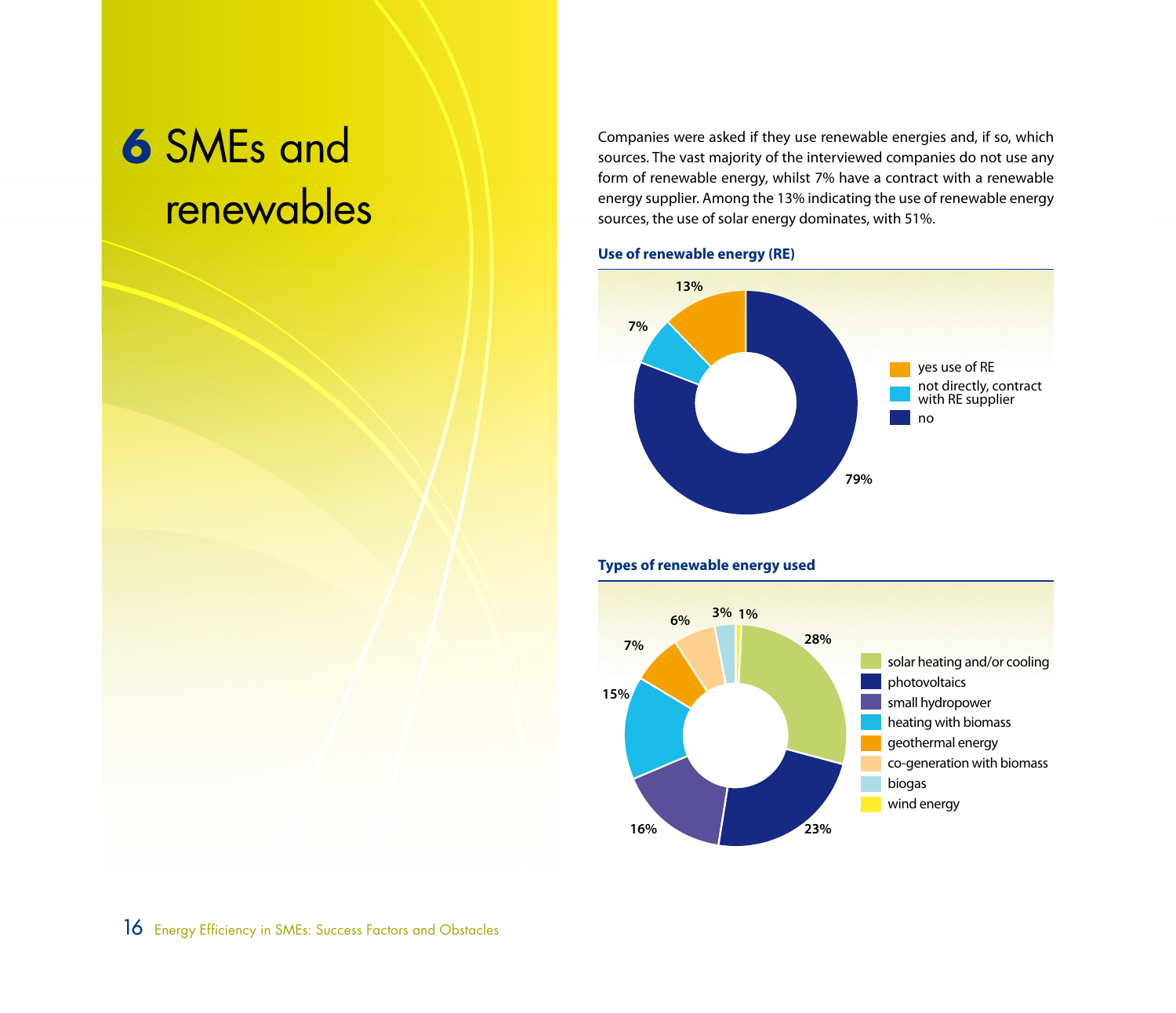### **7** Methodology / Structural analysis

#### **7.1 Aim of the survey**

The survey focused on the one hand on success factors and barriers for the uptake of intelligent energy activities in SMEs, and on the other hand on the Chambers' role as facilitators.

The survey's two main aims were to:

- Shed light on the factors which influence the uptake of energy efficiency measures or renewable energy sources positively or negatively and therefore provide valuable input for policy makers at national level (who have to draw up, implement and regularly update national energy efficiency action plans), as well as regional and EU levels.
- Provide feedback to Chambers on their activities to enable them to understand better the needs of businesses, especially SMEs, and the priorities their advisors should be setting when continuing their activities during and after the CHANGE project.

The survey was conducted between May and December 2009. The responses of 2154 companies from the following 12 European countries were evaluated.

| • Austria      | • Hungary     |
|----------------|---------------|
| • Belgium      | • Italy       |
| • Bulgaria     | • Malta       |
| • Croatia      | • Poland      |
| $\cdot$ France | $\cdot$ Spain |
| • Germany      | • Sweden      |
|                |               |

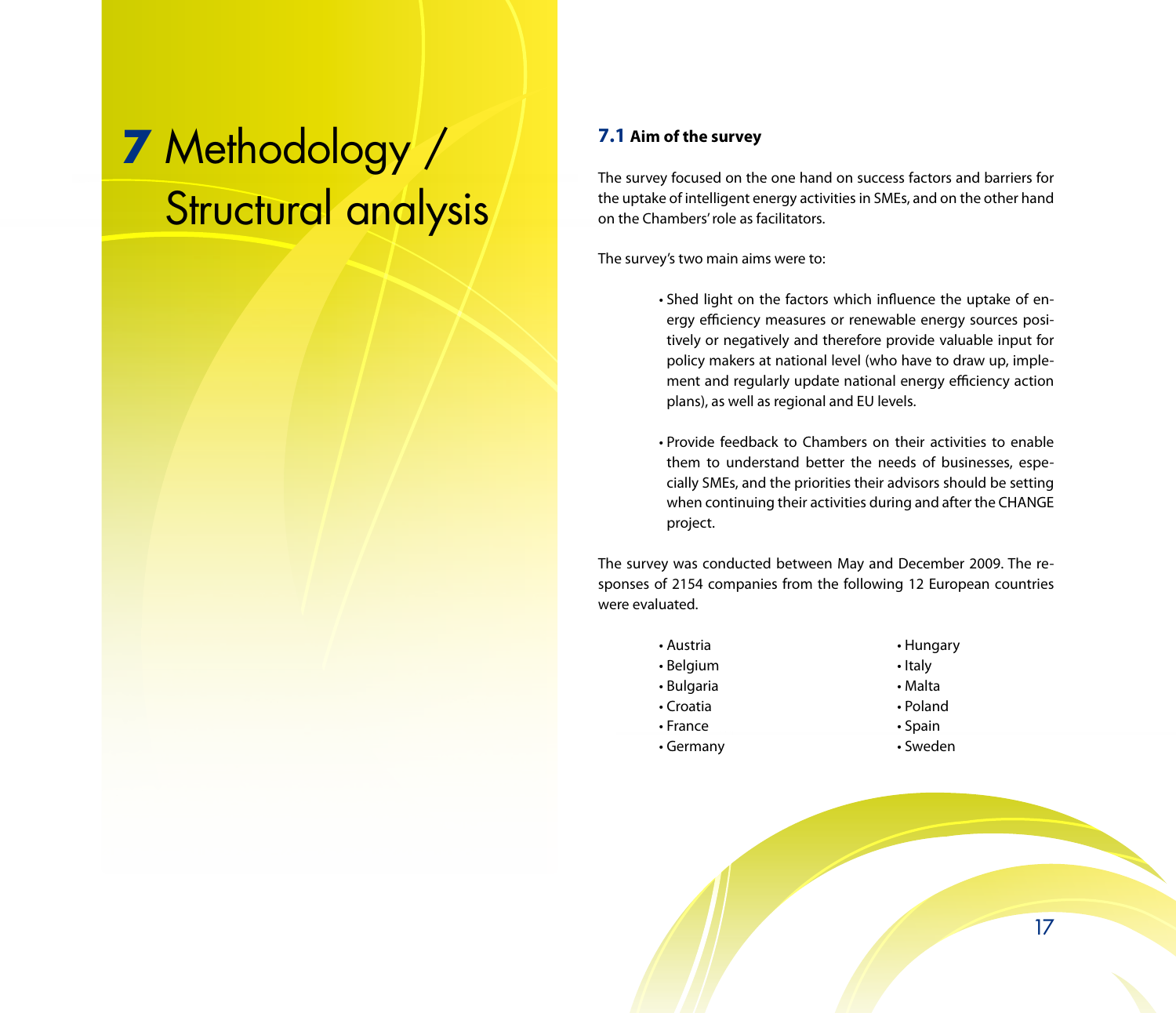#### **7.2 Structure of the companies which participated in the survey**

Companies of all sizes and from all sectors participated in this survey. The vast majority of companies interviewed were small and medium enterprises (SMEs), which reflects the European business structure and corresponds with the aim of the study.

A large variety of methods to approach companies were used. Interviews were conducted by phone, or personally at events or company visits. Additionally, the questionnaire was posted on CHANGE project partners' websites to be completed online, or sent out by e-mail. The questionnaire was translated into the national languages of the participating countries. Country specific questions were not evaluated in this report, but at national level.







#### **Respondents – by sector**

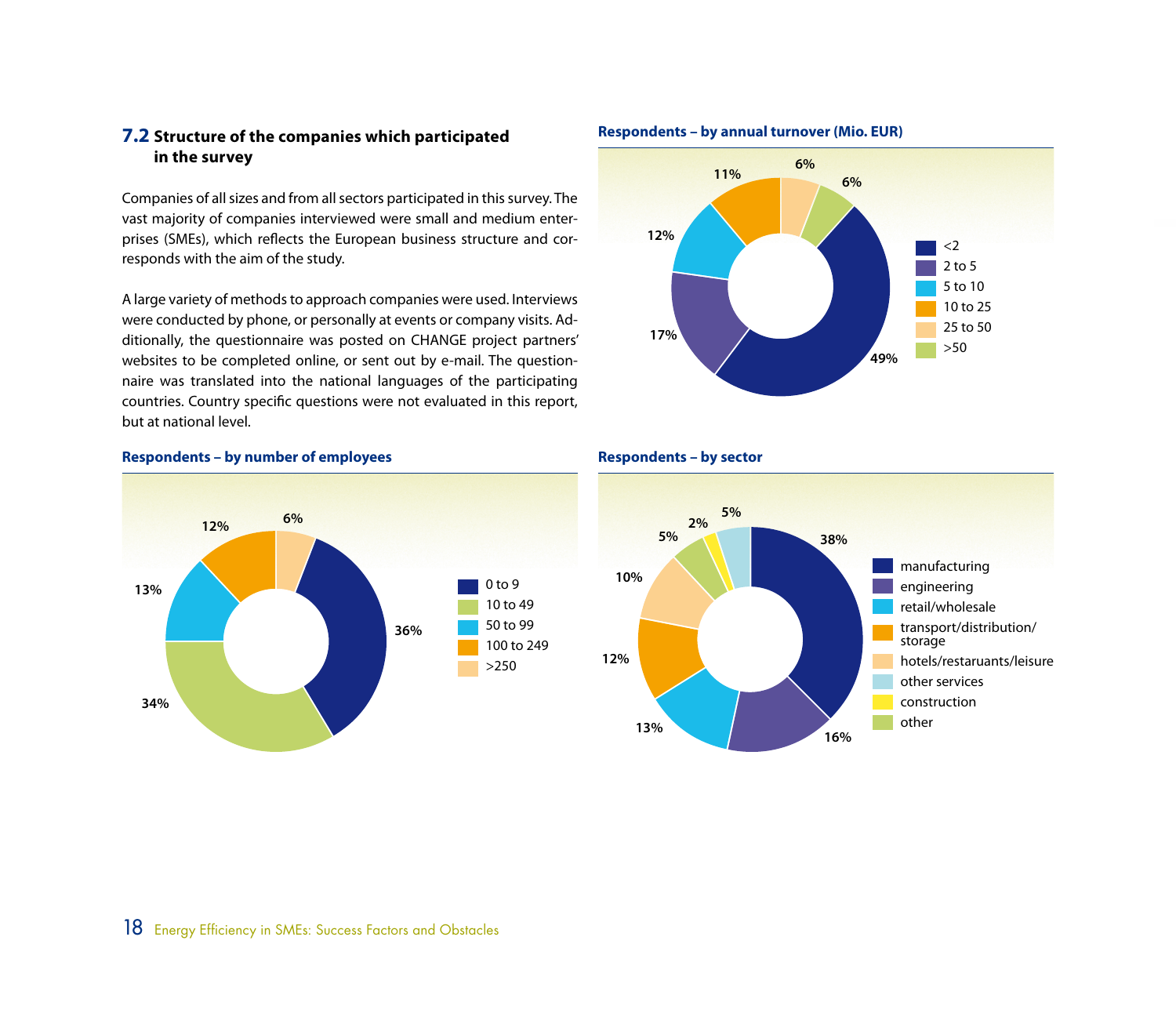### **8** Project partners **Coordinator:**

#### EUROCHAMBRES

The European Association of Chambers of Commerce and Industry

#### **Partners:**

- Austria: Austrian Federal Economic Chamber
- Belgium: Federation of Chambers of Commerce and Industry of Belgium
- Bulgaria: Bulgarian Chamber of Commerce and Industry
- Croatia: Croatian Chamber of Economy
- France: Chamber of Commerce and Industry of Marseille-Provence
- Germany: DIHK (Association of German Chambers of Industry and Commerce) Service GmbH
- Hungary: Hungarian Chamber of Commerce and Industry
- Italy: Unioncamere, the Italian Association of the Chambers of Commerce, Industry, Handcraft and Agriculture
- Malta: Malta Chamber of Commerce, Enterprise and Industry
- Poland: Polish Chamber of Commerce
- Spain: High Council of Official Chambers of Commerce, Industry and Navigation of Spain
- Sweden: Chamber of Commerce Mälardalen Service AB